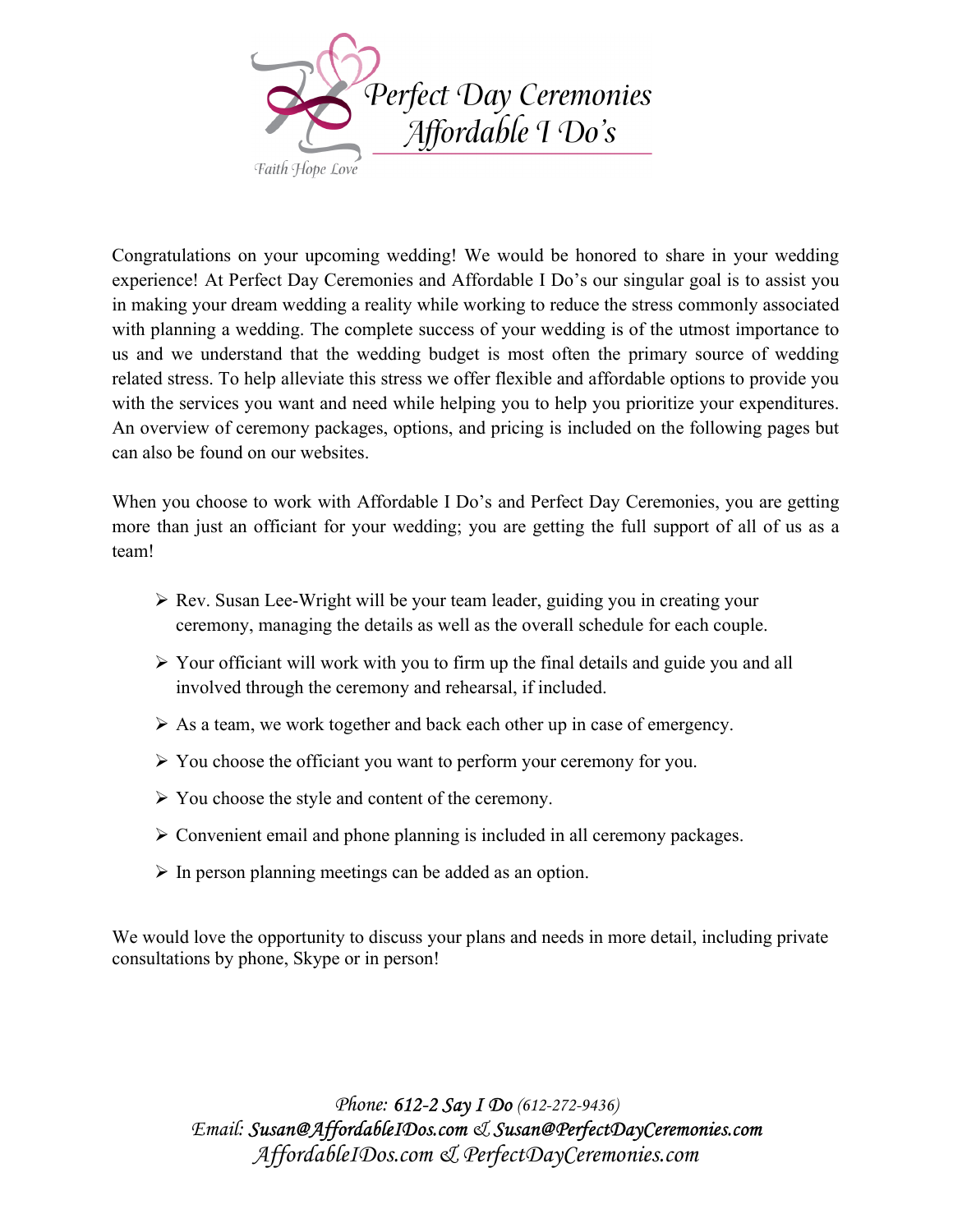

# Ceremony Packages

# **Basic Ceremony package: \$370** (rehearsal is an additional fee, see options page)

- $\triangleright$  Simplified to allow you to relax and let us do what we do best!
- $\triangleright$  Your Choice of Officiant, based on availability
- $\triangleright$  Ceremony preparation handled by email and phone with Rev. Susan
- $\triangleright$  Choose the style- Civil (no God), Religious (God centered), Spiritual (in between)
- $\triangleright$  Choose the length-this is one of the most important things to many couples
- Many options to choose from including: Readings, Vows, Unity Ceremony, etc.

# **Elegant Ceremony package: \$420** (rehearsal is an additional fee, see options page)

- $\triangleright$  Great for couples who want to be more fully involved in the ceremony planning
- $\triangleright$  Your Choice of Officiant, based on availability
- $\triangleright$  Ceremony preparation handled by email and phone with Rev. Susan
- $\triangleright$  Many options to choose from for every part of the ceremony
- $\triangleright$  Expanded options for Reading, Vows, Unity Ceremonies, etc.
- $\geq$  24 Sample Ceremonies providing additional options and ideas
- $\triangleright$  Final planning meeting to discuss final details and prepare (at venue if applicable)

# Full-Service Ceremony package: \$600 \*(\$500 w/o rehearsal)

- $\triangleright$  Allows for a more personalized and relationship-based ceremony experience
- $\triangleright$  Your Choice of Officiant, based on availability
- $\triangleright$  Discounted Rehearsal\* included
- $\triangleright$  Ceremony preparation handled by the officiant performing the ceremony
- $\triangleright$  Elegant package ceremony options & templates
- $\triangleright$  Initial ceremony & Final review planning session with your officiant

# Perfect Day Ceremony package: \$700 *\**(\$600 w/o rehearsal)

- $\triangleright$  Perfect for couples who want a fully personalized, relationship based ceremony
- $\triangleright$  Officiated by Rev. Susan Lee-Wright
- $\triangleright$  Elegant package ceremony options & templates
- $\triangleright$  Discounted Rehearsal\* and 2 extensive planning meetings, plus site visit as needed
- $\triangleright$  Unique and individualized custom wedding message, written as a reflection of you and the essence of your relationship and a beautiful printed keepsake copy
- $\triangleright$  On-site prep time extended to 1 hour
- $\triangleright$  Also included upon request: PA system and/or Unity Table

Phone: 612-2 Say I Do (612-272-9436) Email: Susan@AffordableIDos.com & Susan@PerfectDayCeremonies.com AffordableIDos.com & PerfectDayCeremonies.com